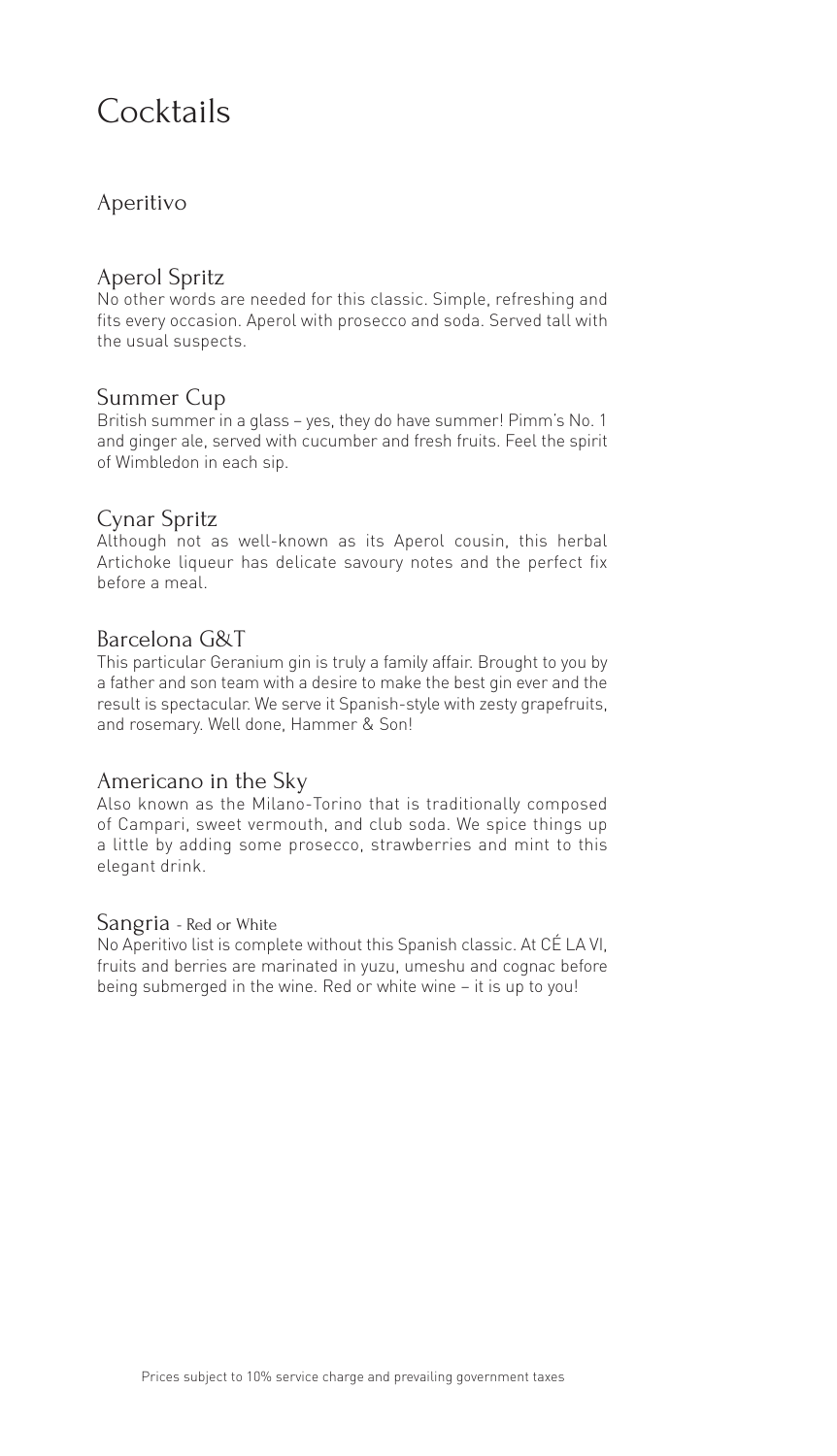## Cocktails

### Signature

#### Storm Cooler

No doubt the thunderous best seller from CÉ LA VI. A passionate of sweet, sour and spice. A tropical jacket of good times. Grey Goose vodka, passion fruit-n-honey and raw licorice powder.

#### Green Garden

Fragrant elderflower and fresh lime, paired with cucumber and crisp Tanqueray Ten gin. Perfect for a lazy day on the terrace.

#### Honey Rose Daiquiri

House rum blend, fresh lime, honey and roses. No red, sticky stuff. Nuff said.

#### Sweet Heat

If you're feelin' hot-hot-hot! Don Julio Tequila with passion fruit and lime, Japanese shishito peppers to spice things up and sweetened with vanilla.

#### Kiku Vesper

Japanese for "Chrysanthemum," the Kiku Vesper is CÉ LA VI's forage into the literary world of Ian Fleming. James Bond first ordered his "Vesper Martini" in the 1953 novel Casino Royale. Tanqueray Ten gin, yuzu shochu and homemade dry sake tonic.

#### Whisky Charlie Mango

Smooth Hakushu 12 years Japanese whisky, homemade mango cordial, zesty lemon and fiery chilli bitters. This mission is executed and delivered with military precision.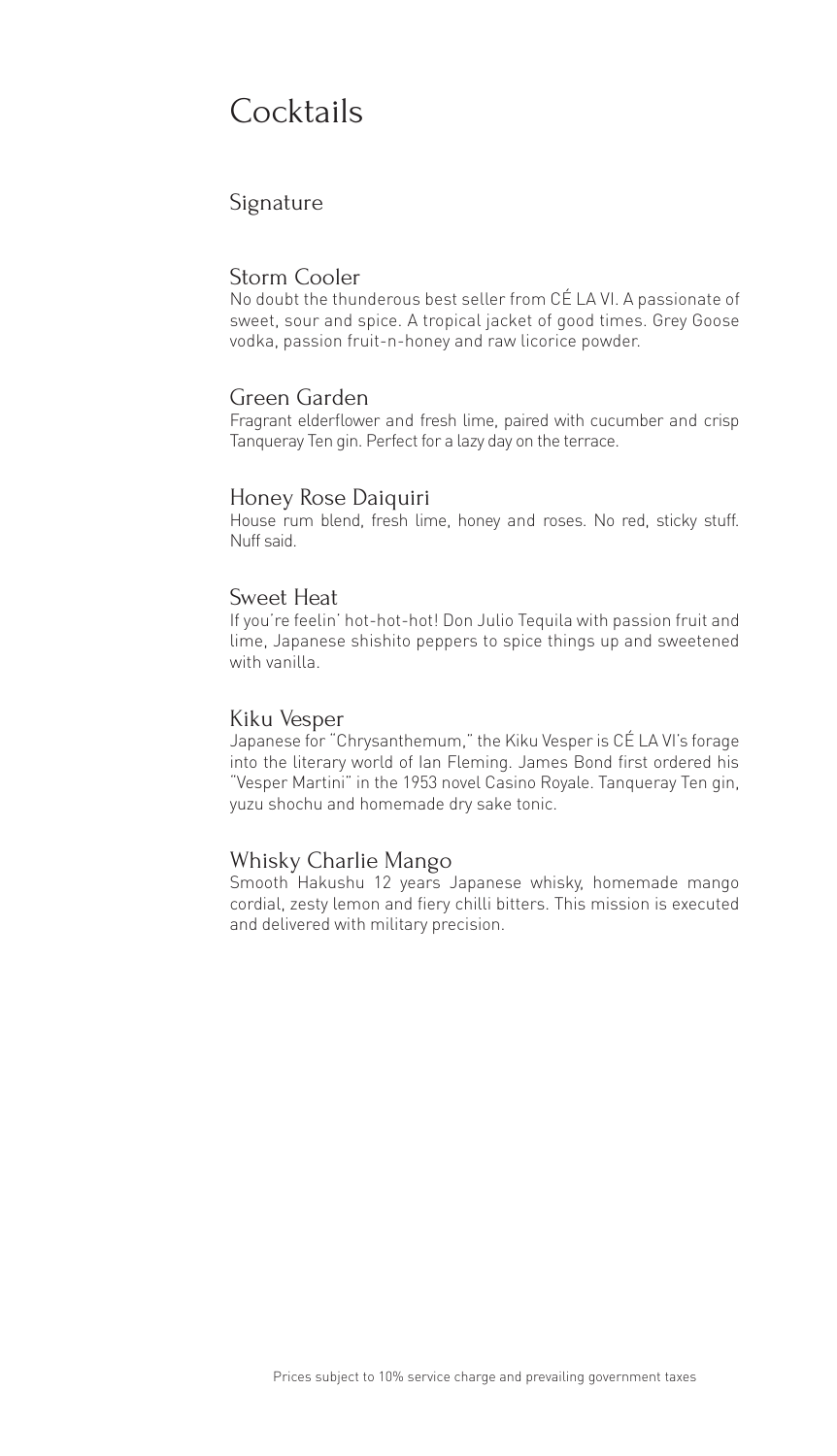### Signature

### Fireside Old Fashioned 3.0

Another CÉ LA VI signature since day one, but with a refined twist. Maple-infused Ardbeg whisky and bitters, with healthy measure of bourbon for a little more spice.

### Hi Thai Tea

Don't even think about raising your little pinky while sippin' on this CÉ LA VI favourite. Belvedere vodka, tea blends and limes.

### Columbus

Just like the great Christopher Columbus, this drink has went on a quest for discovering new flavours around the globe. Fresh Tahitian limes, Madagascar vanilla, tropical pineapple and Spanish oranges, all married in Grey Goose vodka and savoury sage.

### Pink Pisco Punch

This party animal just got a makeover. Refreshing cranberries shaken together with Pisco, lime and rose-infused honey.

### Geisha

The fair Japanese maiden sticks to her elegant heritage. Yuzu paired with fragrant nashi pears, Tanqueray Ten gin and saké. Balanced with rosemary. Beautifully dressed up with flowers in her hair.

#### Berry Bellini

With its deep, red colours from berries, Chambord and sparkling wine, this twist on the classic Bellini is still one of the all-time Sunset favourites at CÉ LA VI since 2010.

#### Rose Lemonade

Cutting right through the humidity, a rose garden complete with light, refreshing lemonade, Belvedere vodka, rose water, fresh lemon and sugar.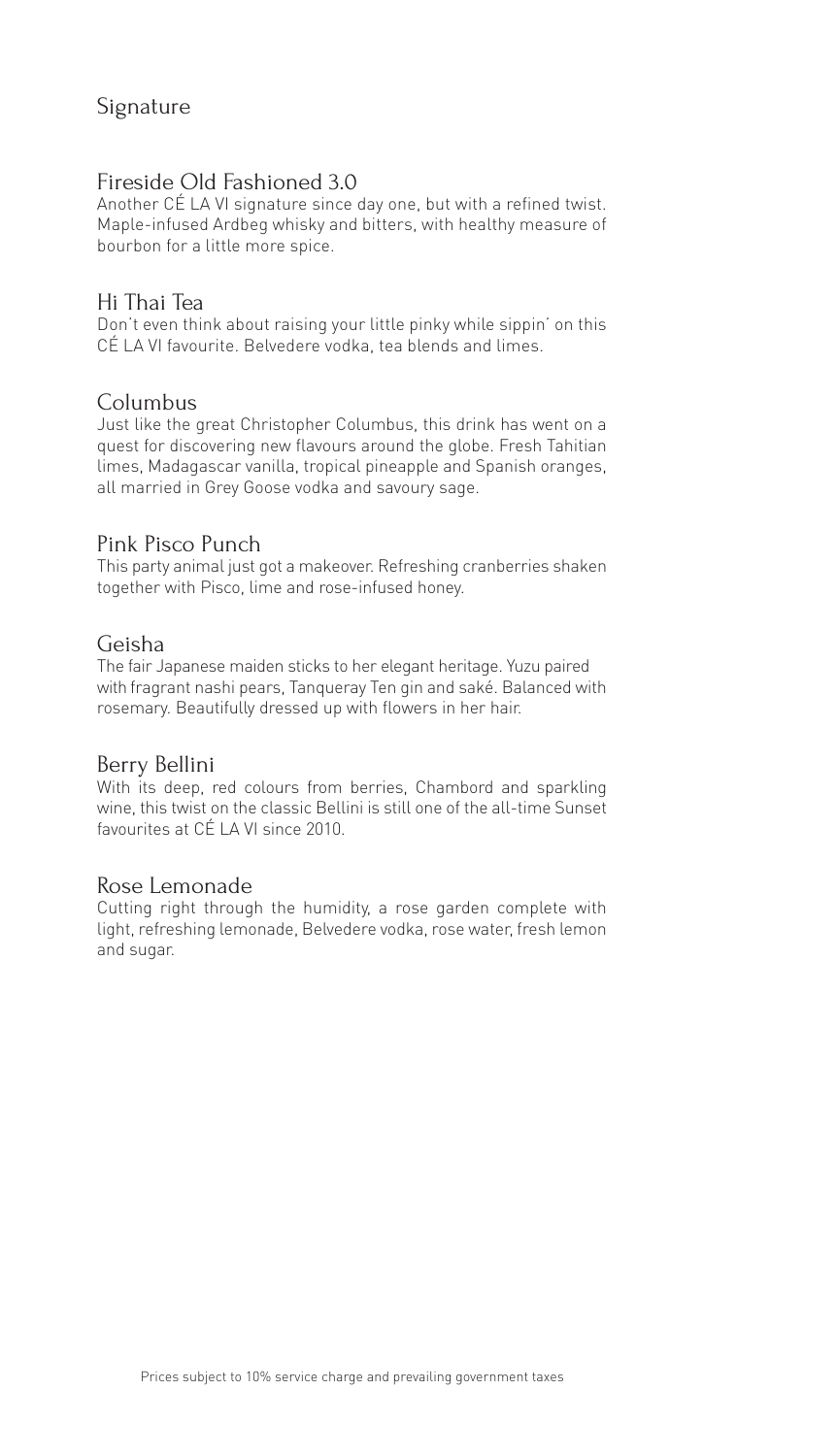### Classic

#### Dark & Stormy

Any bartenders favourite go-to drink. Rich dark rum and spicy ginger soda, balanced with lime.

#### Delicious Sour

This concoction was created during a time long before cars or phones were even heard of. Forgotten for centuries, luckily rediscovered a few years ago. Apple spirits with peaches and lemon, shaken frothy and light. Perfect for the lush tropics.

#### CÉ LA VI Negroni

Count Negroni made a clever move by asking for gin to be added to his favourite drink. Try our house style with the usual suspects of Tanqueray Ten gin, Campari and sweet vermouth, along with highlights of Luxardo cherry brandy and Fernet Branca.

### Clover Club

For the Man's Man. Named after the gentlemen's club at the Bellevue-Stratford hotel in Philadelphia. Created during a time when pink was considered a masculine colour. Crisp Tanqueray Ten gin, raspberries, lemon and fortified wine.

#### Royal Smile

Another forgotten classic unearthed. Apple brandy, Tanqueray Ten gin, lemon and pomegranate. Try not to smile after a sip of this.

### CÉ LA VI Mai Tai

An out of this world concoction in itself, we've created our own blend of this fantastic cocktail and pre-bottled it to allow the flavours to marry. Shaken with fresh limes and orange aromas, before serving it in "a mist", just for you.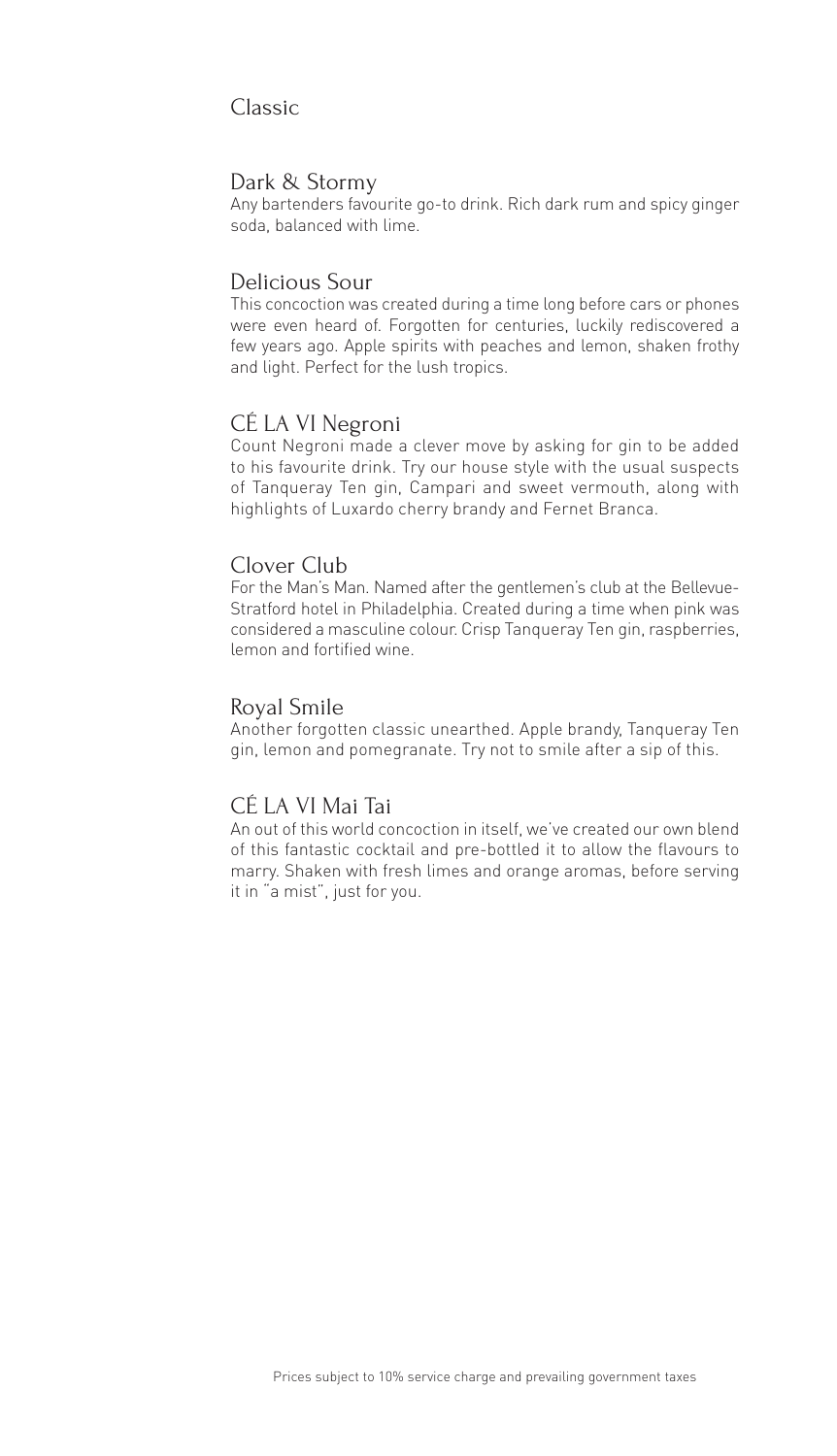## Wine

### **White**

- 2013 Chardonnay, Craggy Range Hawkes Bay, New Zealand 100% Chardonnay; pale straw mineralic; flint, lemon and hints of cream and almond
- 2014 Pinot Grigio, Zenato Veneto, Italy 100% Pinot Grigio; refreshing citrus zest; green pears, gooseberry and melon
- 2014 Sauvignon Blanc Astrolabe Marlborough, New Zealand 100% Sauvignon Blanc; crisp and elegant; passion fruit, grape fruit, tomato leaf

### Rosé

- 2013 - Terres de Berne, Château de Berne Provence, France Grenache blend; rounded and refreshing; stawberry, raspberry and white fruits

### Red

- 2013 Jester Shiraz, Mitolo McLaren Vale, Australia 100% Shiraz; full body & fruity; blackcurrant, plums, liquorices, black pepper, mocha
- 2013 Pinot Noir, Montes Alpha Aconchagua, Chile 100% Pinot Noir; intense and elegant; floral, red fruit, savoury, sour cherries
- 2013 Zweigelt Classique, Pöckl Burgenland, Austria 100% Zweigelt; rounded and flamboyant; dark berries, cherries, herbal spice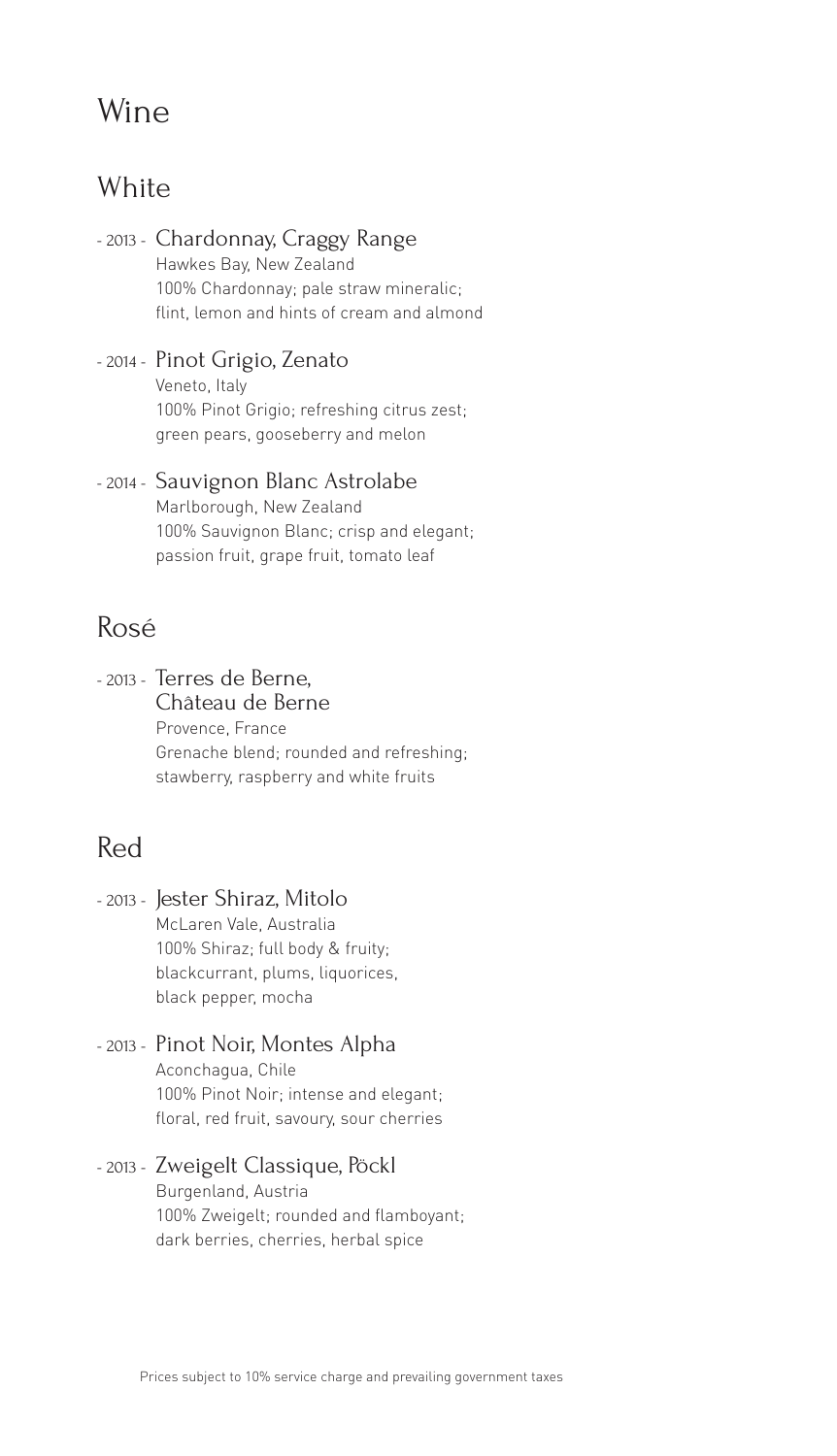## Champagne

By the Glass

### - NV - "R" de Ruinart

Champagne, France Champagne blend; delicate nose of white pears and dry fruits. Dominant freshness with tactile roundness

### Beer

| Hoegaarden Rosée | 25c              |
|------------------|------------------|
| Hoegaarden White | 25c              |
| Stella Artois    | 50 <sub>cl</sub> |
| Asahi Super Dry  | Japan            |
| Corona Extra     | Mexico           |
| Guinness Stout   | Ireland          |
| Heineken         | Netherlands      |
| Tiger            | Singapore        |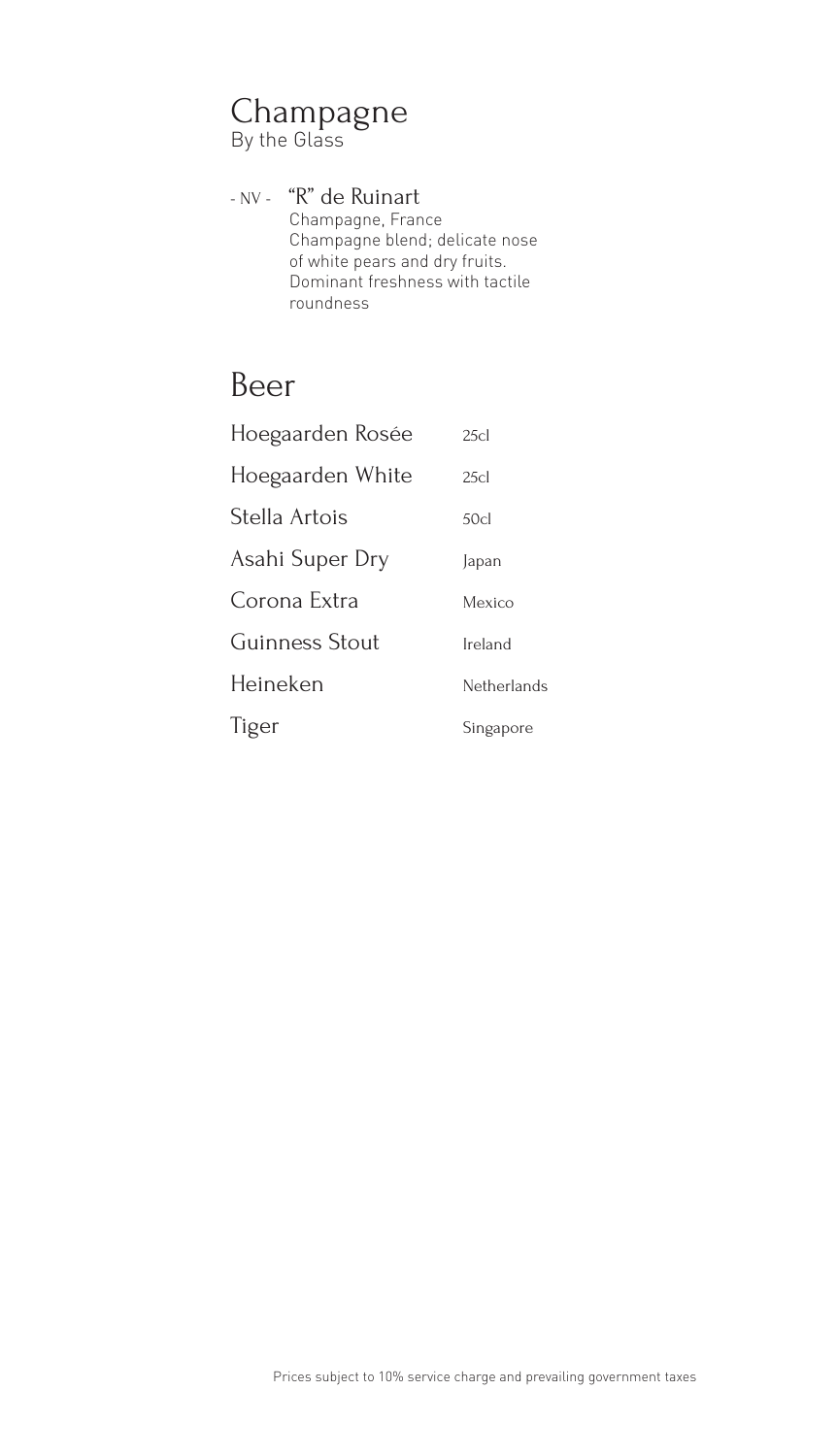## Vodka

| Absolut Elyx<br>Made from wheat                                                | Sweden      |
|--------------------------------------------------------------------------------|-------------|
| Belvedere<br>Made from rye                                                     | Poland      |
| Chopin<br>Made from potato                                                     | Poland      |
| Cîroc<br>Made from grapes                                                      | France      |
| <b>Grey Goose</b><br>Made from wheat                                           | France      |
| Grey Goose VX<br>Vodka exceptionnelle finished<br>with hint of precious cognac | France      |
|                                                                                |             |
| Ketel One<br>Made from wheat                                                   | Netherlands |
| Vodka<br>Large Format                                                          |             |
| Absolut Elyx 3000 ml                                                           |             |
| Belvedere 1750 ml                                                              |             |
| Belvedere 3000 ml                                                              |             |
| Belvedere 6000 ml                                                              |             |
| Grey Goose 1500 ml                                                             |             |

Grey Goose 6000 ml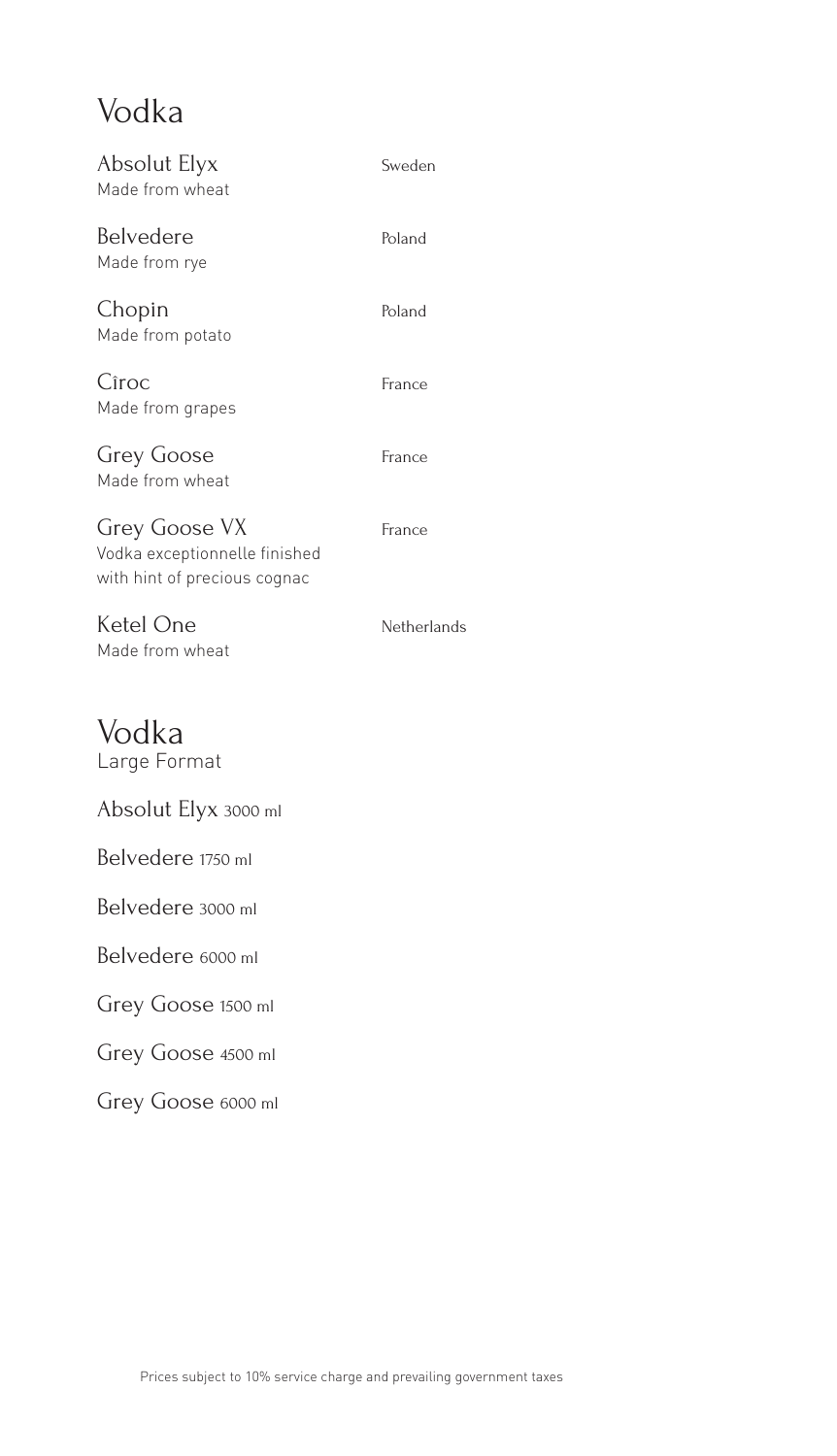## Rum

| Bacardi 8 1000ml                     | Cuba            |
|--------------------------------------|-----------------|
| Diplomático Reserva<br>Exclusiva     | Venezuela       |
| El Dorado 15 years                   | Guyana          |
| Goslings Family Reserve              | Bermuda         |
| Havana Club Añejo 7 <sub>years</sub> | Cuba            |
| Mount Gay Extra Old                  | <b>Barbados</b> |
| Plantation Panama 2002               | Panama          |
| Plantation Private<br>Cask 25 years  | Trinidad        |
| Plantation XO 20th Anniversary       | <b>Barbados</b> |
| Ron Zacapa Centenario 23             | Guatemala       |
| The Kraken<br>Black Spiced Rum       | <b>Barbados</b> |

## Cachaça

Gabriela Organic Cachaça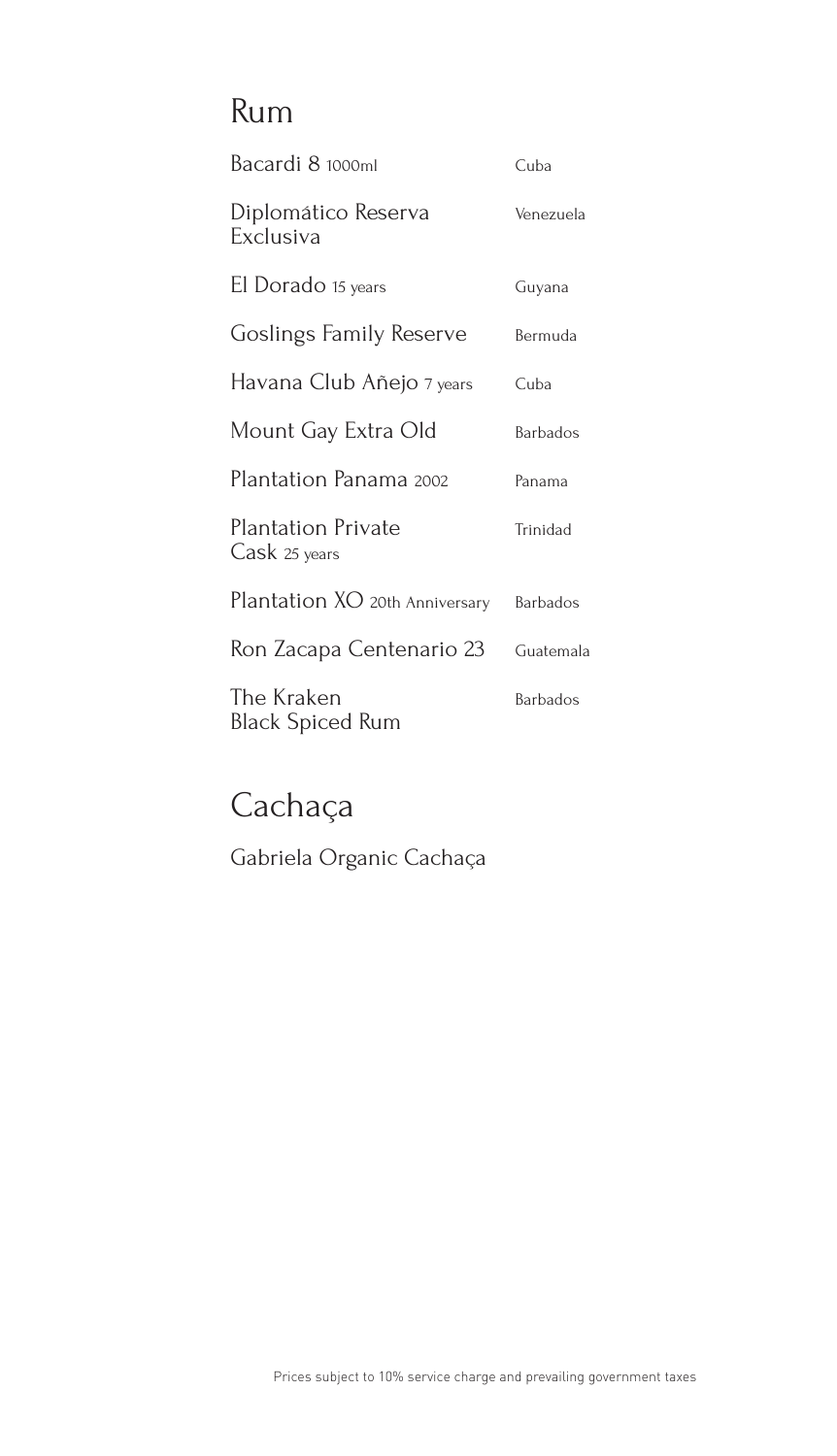## Tequila & Mezcal

Don Julio Añejo

Don Julio Blanco

Don Julio Reposado

Gran Patron Platinum

Los Danzantes Joven Mezcal

Patron Añejo

Patron Burdeos

Patron Reposado

Patron Silver

Patron Silver 1.75 litres

## Gin

Bombay Sapphire Citadelle Original Geranium Hendrick's Monkey 47 500ml Sipsmith Tanqueray No. Ten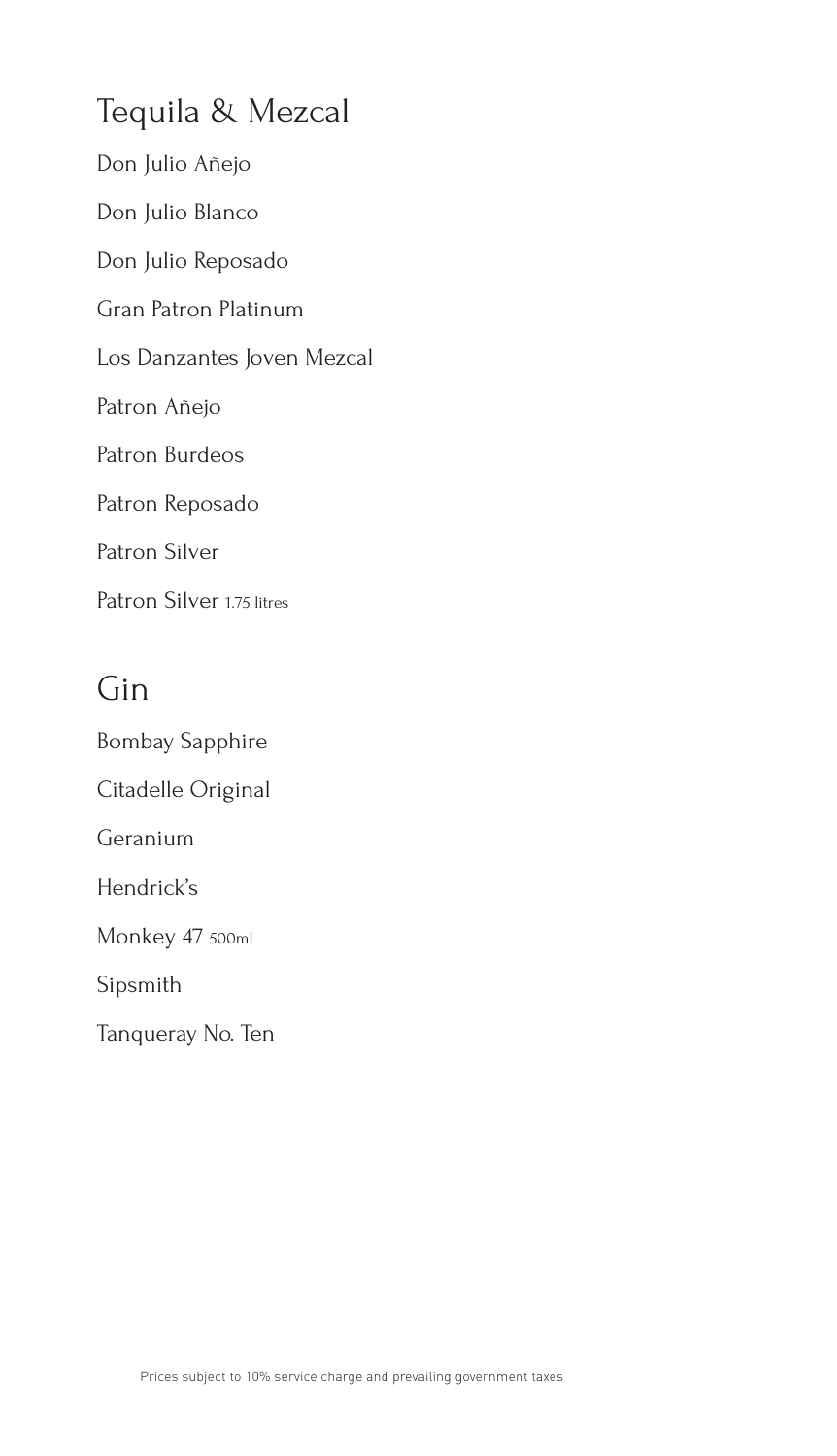# Scotch Whisky

Single Malt

| Glenmorangie<br>Nectar D'Or      | Highland        |
|----------------------------------|-----------------|
| Glenmorangie<br>Quinta Ruban     | Highland        |
| Oban 14 years                    | Highland        |
| Highland Park 18 years           | Highland-Orkney |
| Ardbeg 10 years                  | Islay           |
| Bowmore 18 years                 | Islay           |
| Lagavulin 16 years               | Islay           |
| Laphroaig Quarter Cask           | <b>Islay</b>    |
| Auchentoshan<br>Three Wood       | Lowland         |
| Aberlour<br>Double Cask 12 years | Speyside        |
| Glenfiddich 18 years             | Speyside        |
| Glenlivet 18 years               | Speyside        |
| Glenlivet 21 years               | Speyside        |
| Macallan 12 years                | Speyside        |
| Macallan 18 years                | Speyside        |
| Macallan 25 years                | Speyside        |
| Macallan 30 years                | Speyside        |
| Macallan Rare Cask               | Speyside        |
|                                  |                 |

Single Grain

Haig Club Lowland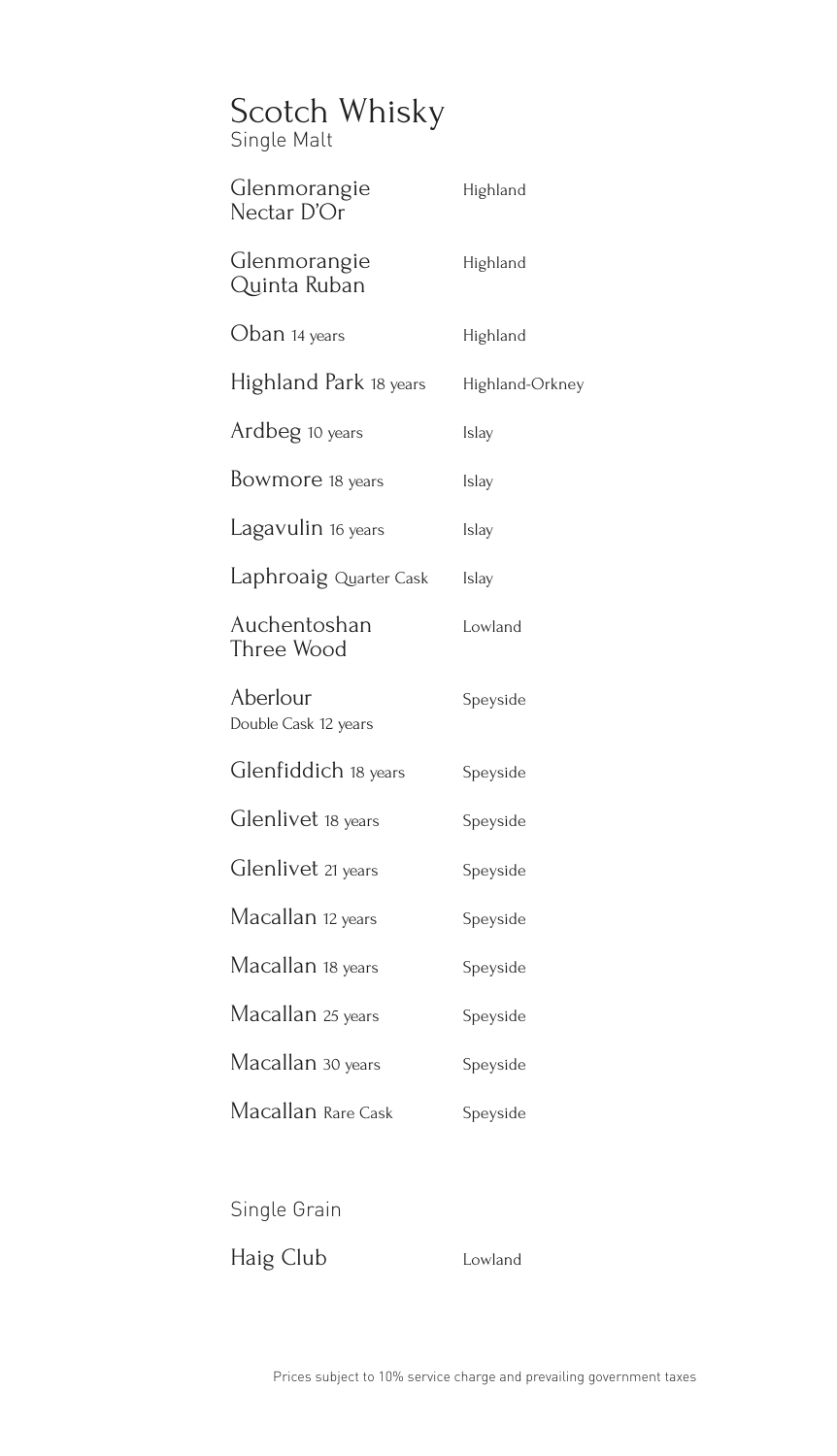Scotch Whisky Blended

Chivas Regal 18 years

Chivas Regal 25 years

Chivas Regal Royal Salute 21 years

Chivas Regal Royal Salute 38 years

Dewar's Special Reserve 18 years

John Walker & Sons Odyssey

Johnnie Walker Gold Label

Johnnie Walker Platinum Label

Johnnie Walker Blue Label

Johnnie Walker Blue Label King George V edition

Monkey Shoulder Blended Malt

## Japanese Whisky

Hakushu 12 years

Nikka From The Barrel 500ml

Yamazaki 12 years

Yamazaki 18 years

### American Whiskey

Jack Daniel's

Maker's Mark

Redemption Rye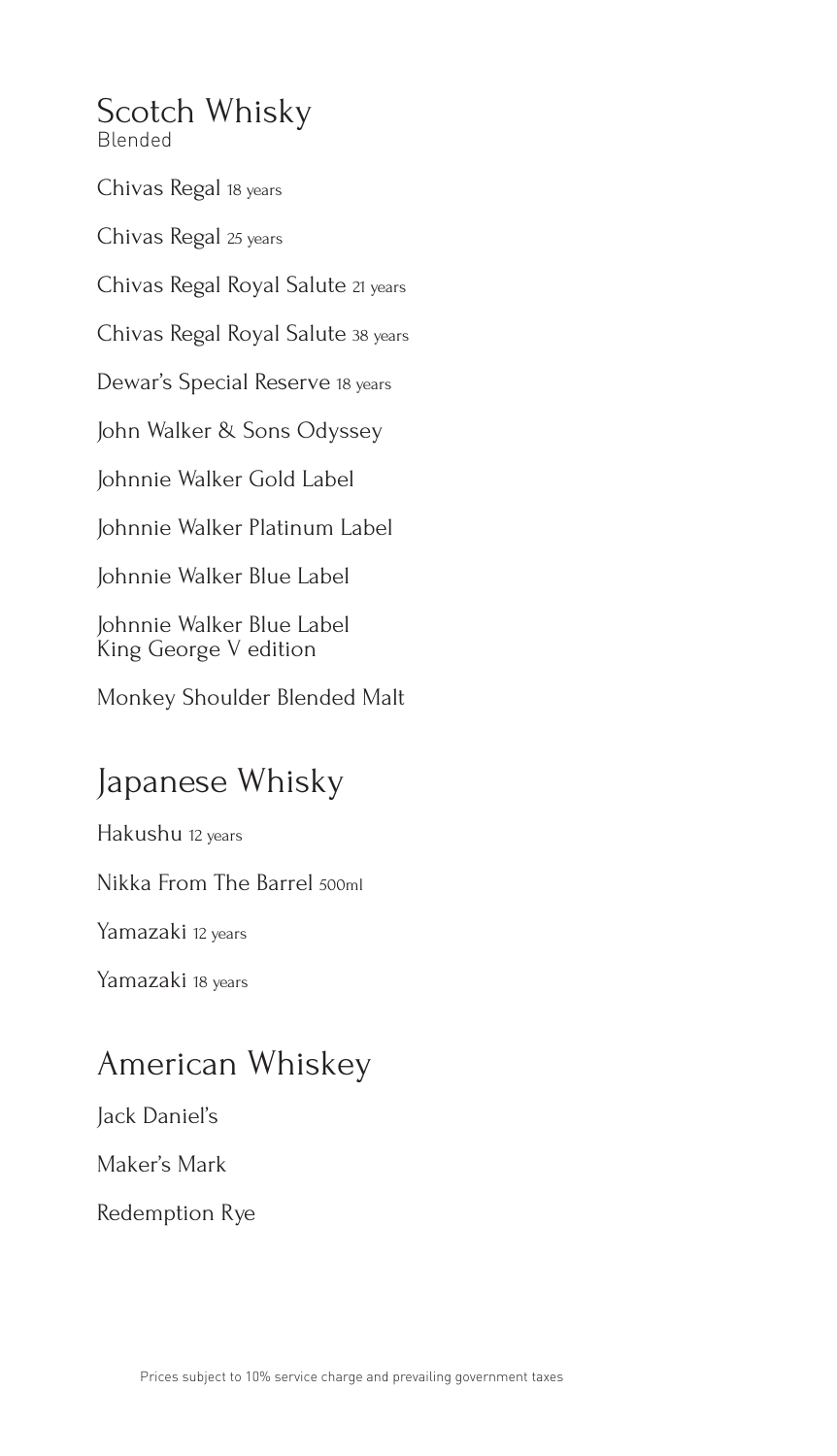## Cognac

Courvoisier 12 years

Courvoisier 21 years

Courvoisier L' Essence

Courvoisier L' Essence du Dragon

Hennessy XO

Hennessy Paradis

Hennessy Paradis Impérial

Hennessy Richard

Martell Cordon Bleu

Martell Creation

Martell LO'R

Rémy Martin XO

Rémy Martin Louis XIII

Rémy Martin Louis XIII Rare Cask Limited edition of 786 bottles worldwide

### Armagnac

Cerbois XO, Bas Armagnac

### Calvados

Coeur de Lion 1963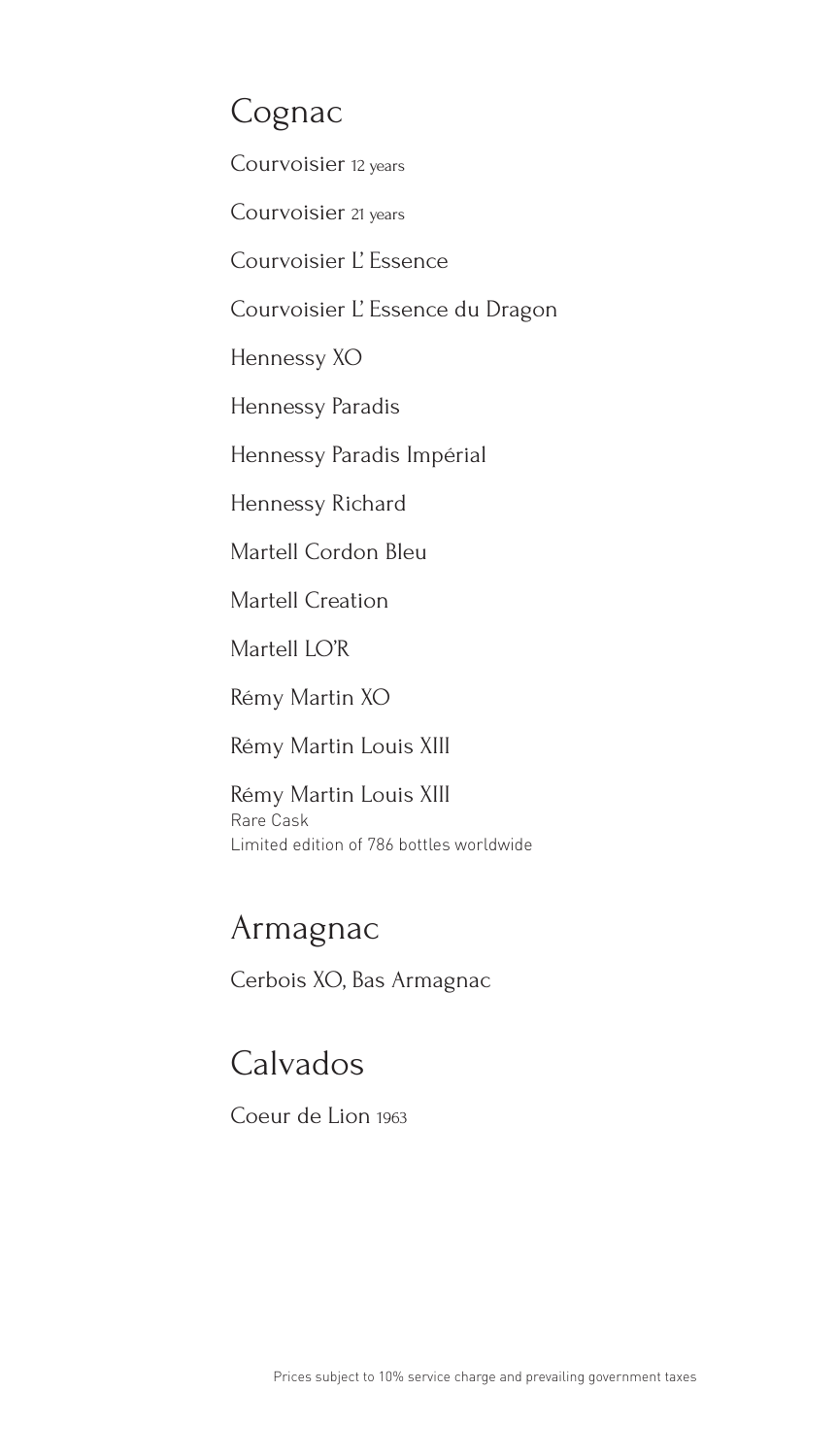### Champagne By the Bottle

### Non Vintage

- NV Bollinger Special Cuvée
- NV Krug Grande Cuvée
- NV Perrier-Jouët Grand Brut
- NV "R" de Ruinart
- NV Ruinart Blanc de Blancs
- NV Veuve Clicquot Ponsardin Brut

### Vintage

- 2007 Louis Roederer Brut
- 2004 Dom Pérignon
- 1998 Dom Pérignon P2 Second Plénitude; Second plateau of improvement
- 2000 Krug
- 2006 Perrier-Jouët Belle Epoque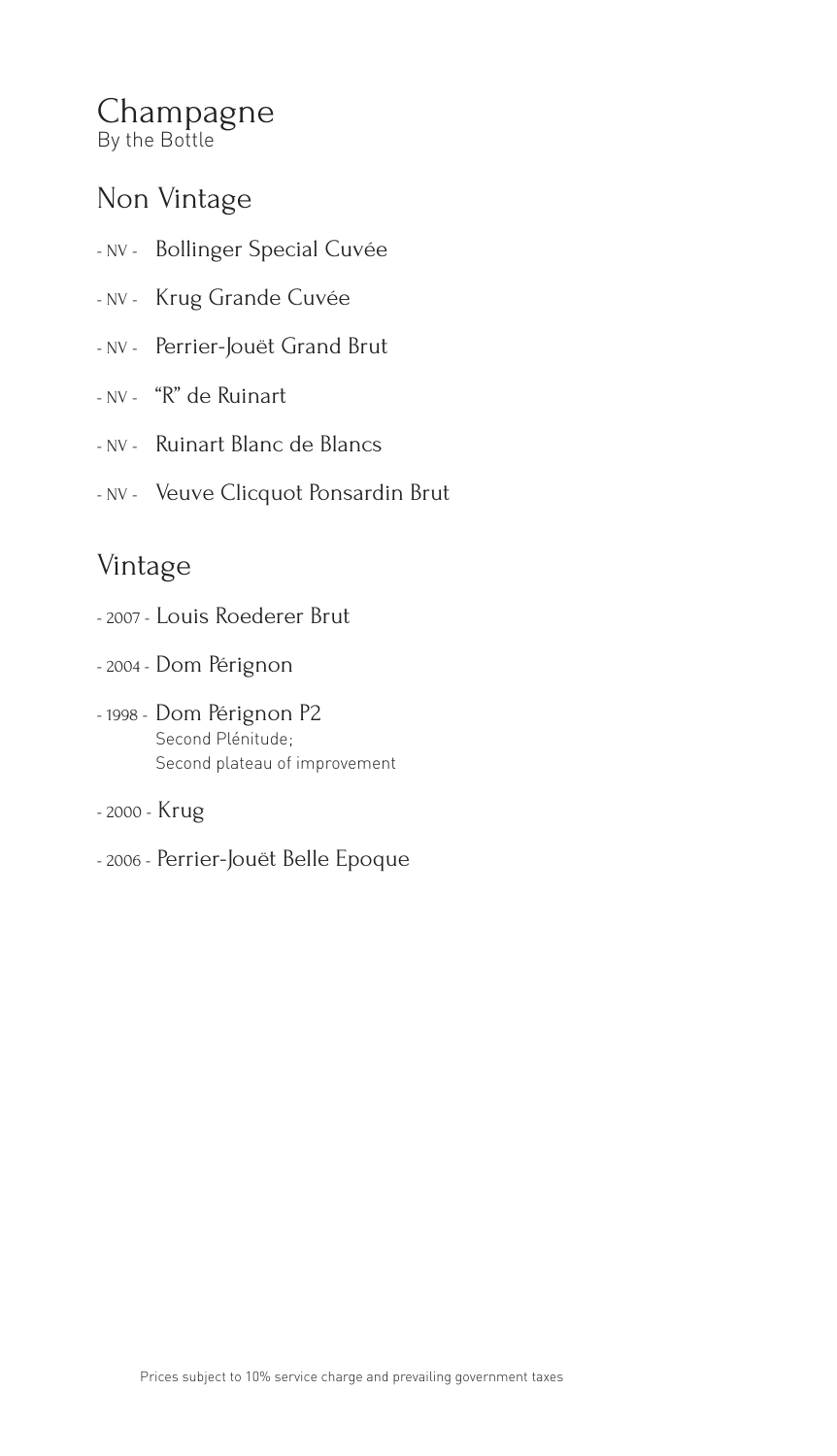### Rosé Champagne

- NV Billecart Salmon Rosé
- 2003 Dom Pérignon Rosé
- NV Laurent-Perrier Rosé
- NV Ruinart Brut Rosé
- 2002 Perrier-Jouët Belle Epoque Rosé
- NV Veuve Clicquot Brut Rosé

### Cristal Louis Roederer

- 2006 Cristal
- 2000 Cristal
- 2005 Cristal Rosé
- 2005 Cristal magnum 1500ml
- 1999 Cristal jeroboam 3000ml
- 2002 Cristal methuselah 6000ml

### Armand de Brignac

- NV Armand de Brignac Brut Gold
- NV Armand de Brignac Rosé
- NV Armand de Brignac Brut Gold magnum 1500ml
- NV Armand de Brignac Rosé magnum 1500ml
- NV Armand de Brignac Brut Gold jeroboam 3000ml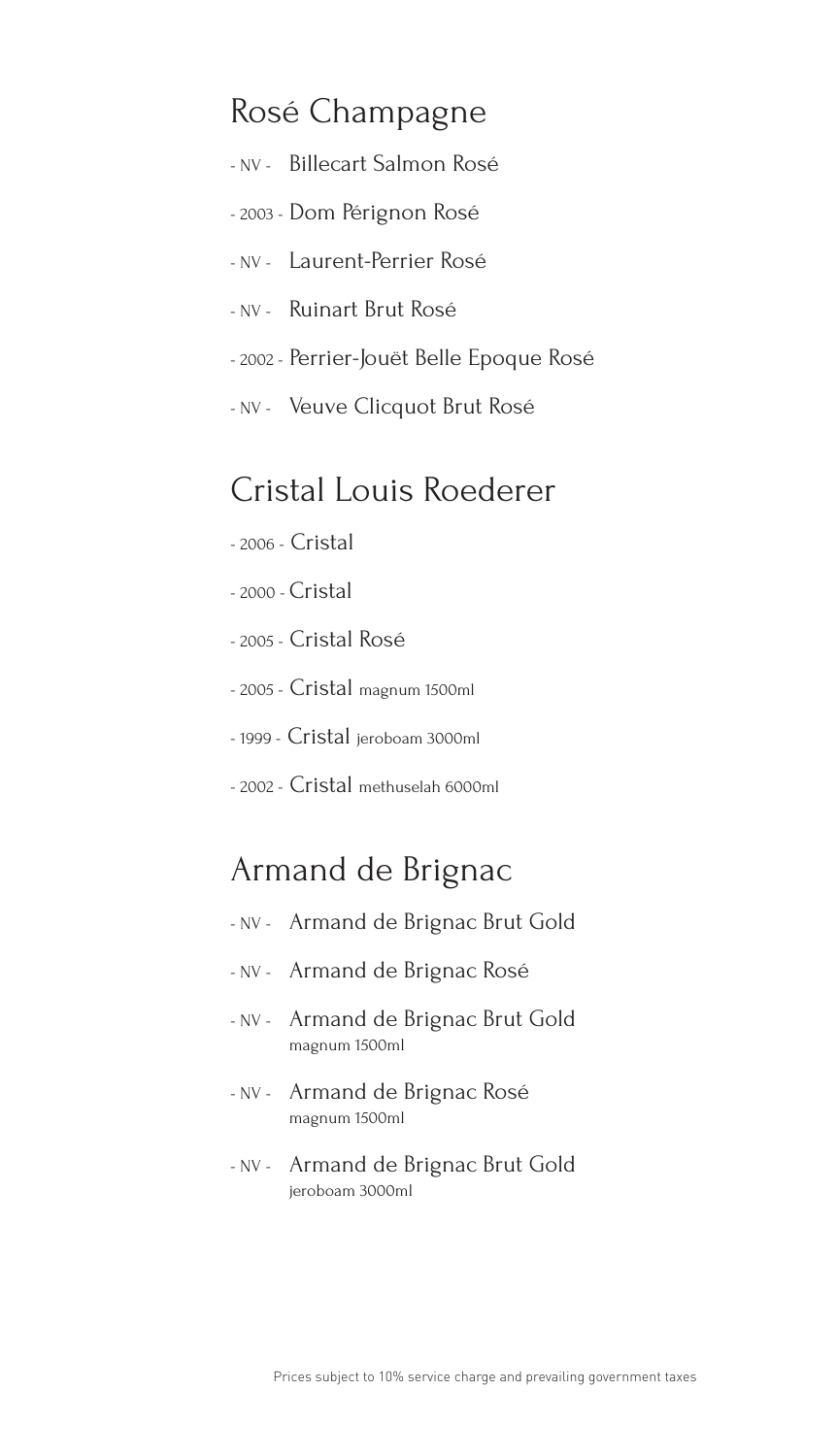## Champagne Large Format

- 2003 Dom Pérignon magnum 1500ml
- 2000 Dom Pérignon jeroboam 3000ml
- NV Krug Grande Cuvée magnum 1500ml
- NV Krug Grande Cuvée jeroboam 3000ml
- NV Louis Roederer Brut Premier magnum 1500ml
- NV Louis Roederer Brut Premier methuselah 6000ml
- NV Moët Chandon magnum 1500ml
- NV Moët Chandon jeroboam 3000ml
- NV Moët Chandon methuselah 6000ml
- NV "R" de Ruinart magnum 1500ml
- NV "R" de Ruinart jeroboam 3000ml
- NV Veuve Clicquot Ponsardin jeroboam 3000ml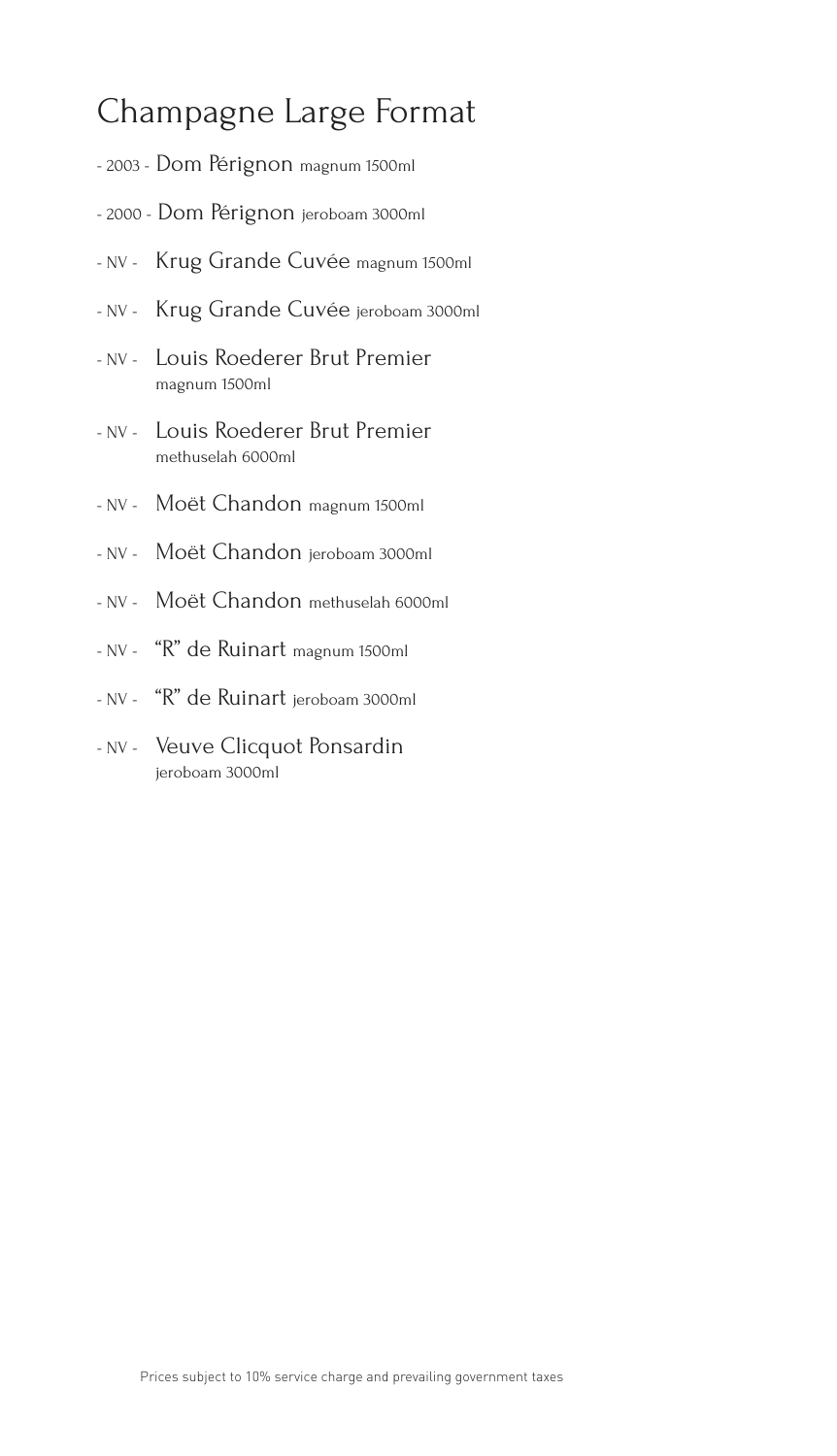## Soft Drinks

Bitter Lemon, Coke, Coke Light, Coke Zero, Ginger Ale, Ginger Beer, Green Tea, Red Bull, Sugar Free Red Bull, Club Soda, Sprite, Tonic

## Juices

Apple, Coconut, Cranberry, Grapefruit, Lime, Mango, Orange, Pineapple, Tomato

### Water

Acqua Panna 500ml

San Pellegrino 500ml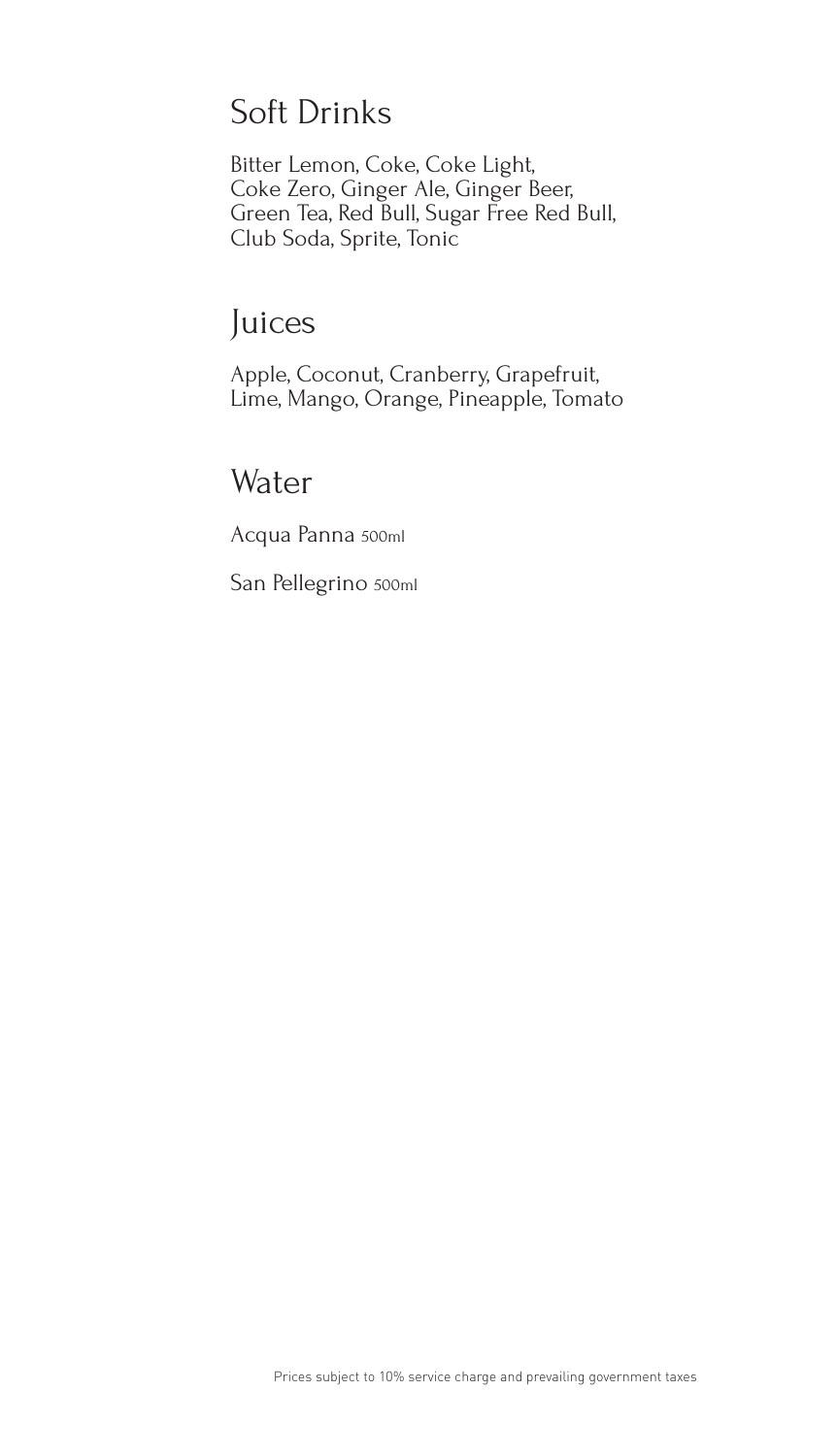**Coffee** Available before 6pm

Cappuccino

Espresso

Flat White

Latte

Machiatto

Double Espresso

Double Machiatto

Iced Coffee

Long Black

Liqueur Coffee